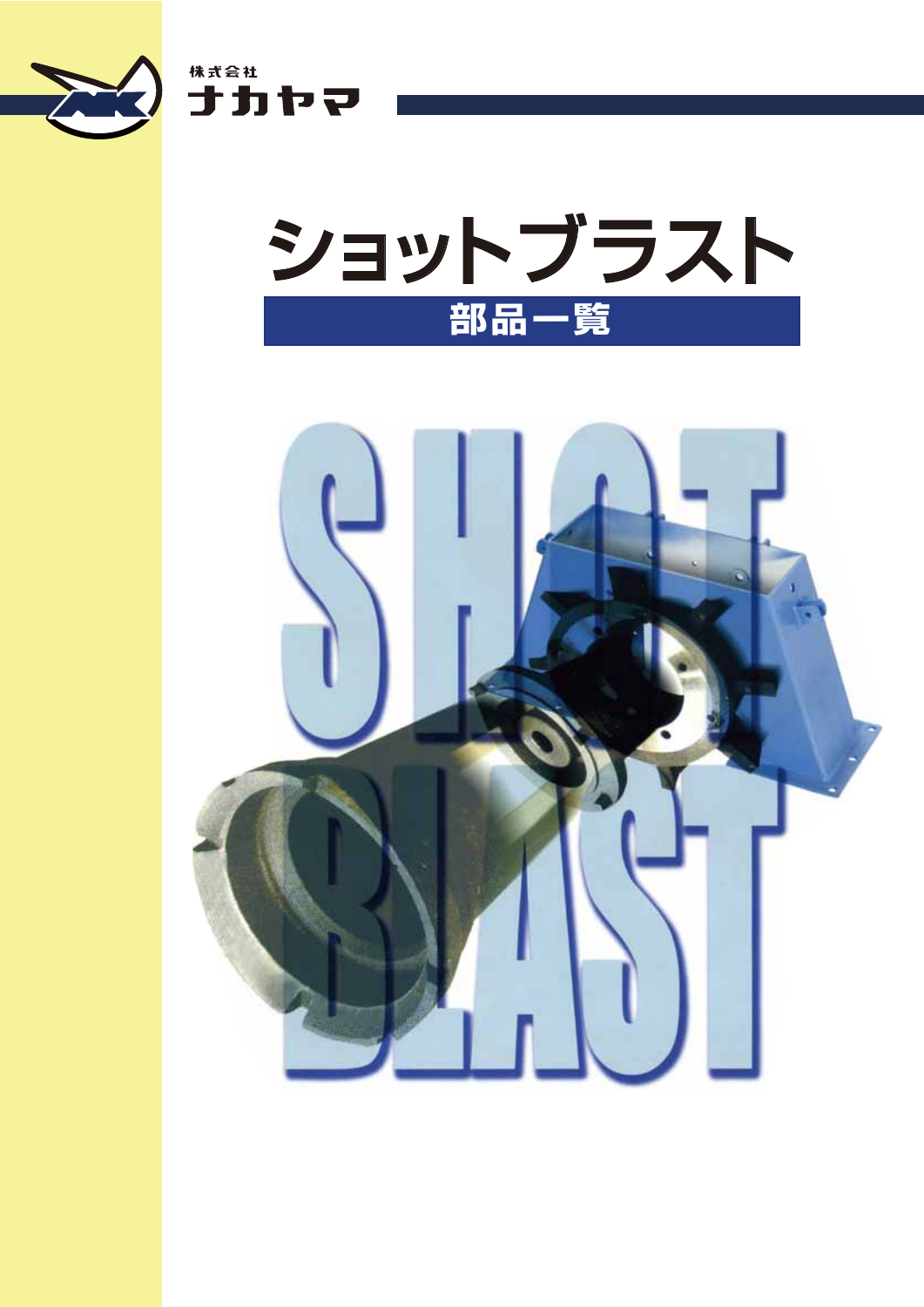|        | 品番<br>Art.No.  | 適応品番<br>Counter-Part No. | 品名                           | <b>Description</b>                     |
|--------|----------------|--------------------------|------------------------------|----------------------------------------|
|        | <b>NB-30</b>   | <b>WA-2075</b>           | インペラーブレード                    | Impeller Blade                         |
|        | <b>ND-30</b>   | <b>WA-1802</b>           | ディストリビューター                   | <b>Distributor</b>                     |
|        | <b>NC-30</b>   | WA-1661                  | コントロールゲージ                    | <b>Control Gauge</b>                   |
|        | <b>NE-30</b>   | <b>WA-2023</b>           | エンドライナー                      | <b>End Liner</b>                       |
|        |                | <b>WA-2591</b>           | エンドライナー<br>(湾曲)              | <b>End Liner</b><br>(curve)            |
| $\sim$ | NTEN-30        | <b>WA-2024</b>           | 天井ライナー                       | <b>Head Liner</b>                      |
|        | <b>NS-30-1</b> | <b>WA-2025</b>           | 側面ライナー                       | Side Liner                             |
|        | $NS-30-2$      | <b>WA-2026</b>           | 側面ライナー                       | <b>Side Liner</b>                      |
|        | $NS-30-3$      | <b>WA-2027</b>           | 側面ライナー                       | Side Liner                             |
|        |                | <b>WA-2592</b>           | 側面ライナー<br>(WA2591用)          | Side Liner                             |
|        |                | <b>WA-2593</b>           | 側面ライナー<br>(WA2591用)          | Side Liner                             |
|        | <b>NSE-140</b> | <b>WA-1896</b>           | シール(Φ140)<br>(コントロールゲージ側)    | Seal(140 dia.)<br>(Control Gauge side) |
|        | <b>NSE-120</b> | WA-1897                  | シール(Φ120)                    | Seal(120 dia.)                         |
|        | NSOK-30        | X-30 264                 | 側板                           | Side Board                             |
|        |                | <b>WA-2034</b>           | ブラケット                        | <b>Bracket</b>                         |
|        |                | WA-1471                  | ブラケット                        | <b>Bracket</b>                         |
|        | $NCB-30$       | M16×35                   | センタリングボルト                    | <b>Centering Bolt</b>                  |
|        | <b>NH-30</b>   | <b>WA-2961</b>           | インペラーハブ<br>(キー溝 16 or 15 mm) | Impeller Hub<br>(Keyway 16 or 15 mm)   |
|        | <b>NOR-30</b>  | <b>WA-2020</b>           | ゴムロリング                       | Rubber O-ring                          |
|        |                | <b>WA-2581</b>           | 天井フタ                         | <b>Head lid</b>                        |
|        |                | M12×120 <sup>*1</sup>    | デンデンBT                       | Eye Bolt                               |
|        |                | 460002010040*1           | 段付ピン<br>(ツギテピン)              | <b>Stepped Pin</b>                     |
|        | NCO-30A        | <b>WA-2580A</b>          | カバー本体(A)<br>(フタ無)            | Cover body(A)<br>(No lid)              |
|        | NCO-30B        | <b>WA-2580B</b>          | カバー本体(B)<br>(フタ有)            | Cover body(B)<br>(With lid)            |
|        |                | 3A47580A0004A            | 導入筒                          | Feeding pipe                           |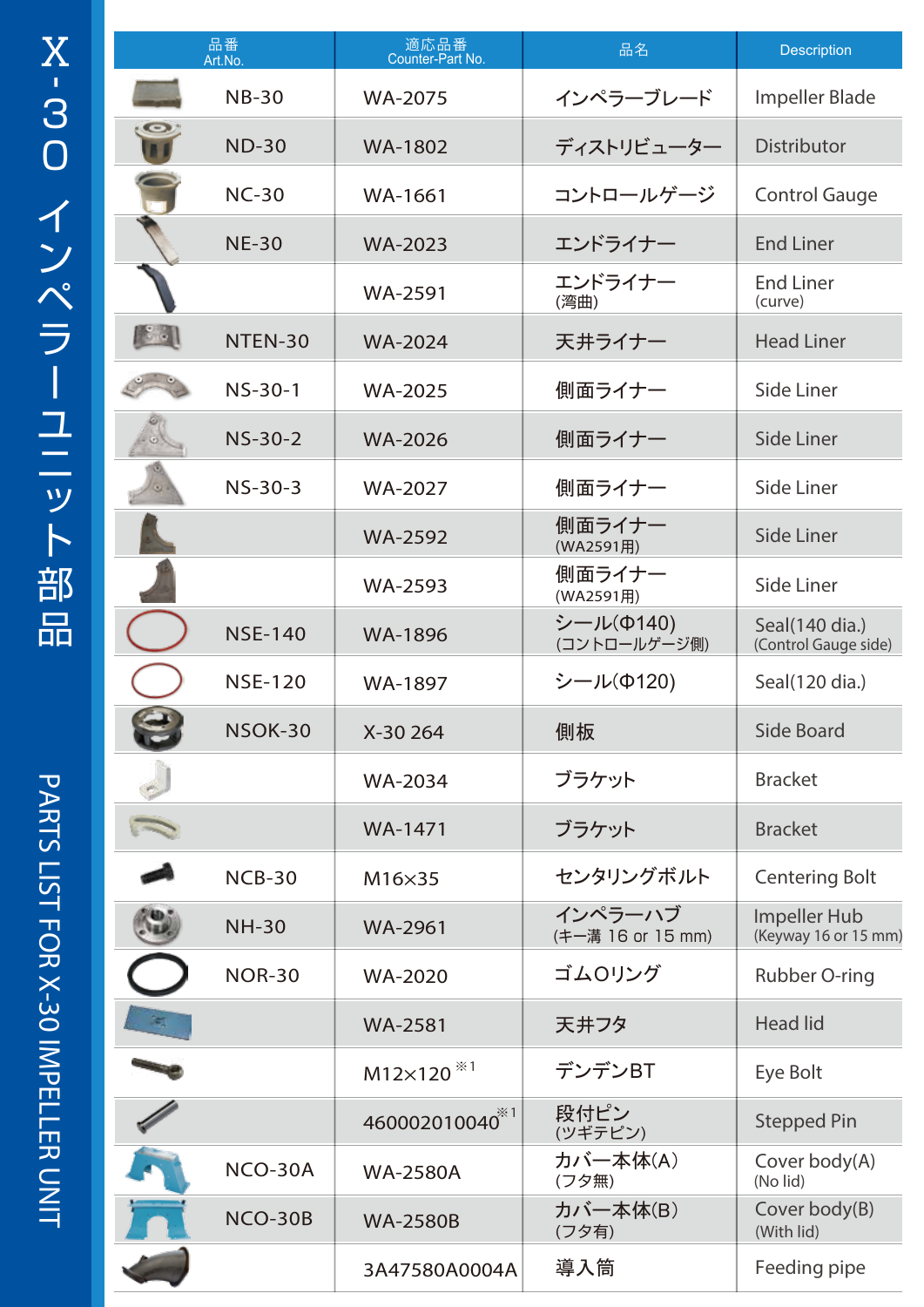| 品番<br>Art.No. |                | 適応品番<br>Counter-Part No. | 品名                           | Description                            |
|---------------|----------------|--------------------------|------------------------------|----------------------------------------|
|               | $NB-30$        | <b>WA-2075</b>           | インペラーブレード                    | Impeller Blade                         |
|               | $ND-30$        | <b>WA-1802</b>           | ディストリビューター                   | <b>Distributor</b>                     |
|               | $NC-30$        | WA-1661                  | コントロールゲージ                    | <b>Control Gauge</b>                   |
|               |                | <b>WA-0054</b>           | エンドライナー                      | <b>End Liner</b>                       |
|               |                | <b>WA-0055</b>           | 天井ライナー                       | <b>Head Liner</b>                      |
|               |                | <b>WA-0037</b>           | 側面ライナー                       | Side Liner                             |
|               |                | <b>WA-0002</b>           | ストッパー                        | Stopper                                |
|               |                | 3A5550 A0004             | 裏面上部カバー                      | <b>Upper Rear Liner</b>                |
|               |                | 3A5550 A0005             | 裏面下部カバー                      | <b>Lower Rear Liner</b>                |
|               | <b>NSE-140</b> | <b>WA-1896</b>           | シール(Φ140)<br>(コントロールゲージ側)    | Seal(140 dia.)<br>(Control Gauge side) |
|               | <b>NSE-120</b> | WA-1897                  | シール(Φ120)                    | Seal (120 dia.)                        |
|               | NSOK-30        | X-30 264                 | 側板                           | <b>Side Board</b>                      |
|               |                | WA-1463                  | ブラケット                        | <b>Bracket</b>                         |
|               |                | <b>WA-1471</b>           | ブラケット                        | <b>Bracket</b>                         |
|               | $NCB-30$       | M16×35                   | センタリングボルト                    | <b>Centering Bolt</b>                  |
|               | <b>NH-30</b>   | <b>WA-2961</b>           | インペラーハブ<br>(キー溝 16 or 15 mm) | Impeller Hub<br>(Keyway 16 or 15 mm)   |
|               |                | <b>WA-0021</b>           | リングライナー                      | <b>Ring liner</b>                      |
|               | <b>NOR-30</b>  | <b>WA-2020</b>           | ゴムOリング                       | Rubber O-ring                          |
|               |                | 3A5430A0009              | 天井フタ                         | <b>Head lid</b>                        |
|               |                | M12×100 <sup>**1</sup>   | デンデンBT                       | Eye Bolt                               |
|               |                | 460002010040*1           | 段付ピン<br>(ツギテピン)              | <b>Stepped Pin</b>                     |
|               |                | <b>WA-0007</b>           | カバー本体                        | Cover body                             |
|               |                | 3A47580A0004A            | 導入筒                          | Feeding pipe                           |

 $^{\rm \%1}$ 長さの異なる規格についてはお問合せください **Please contact us for different lengths**